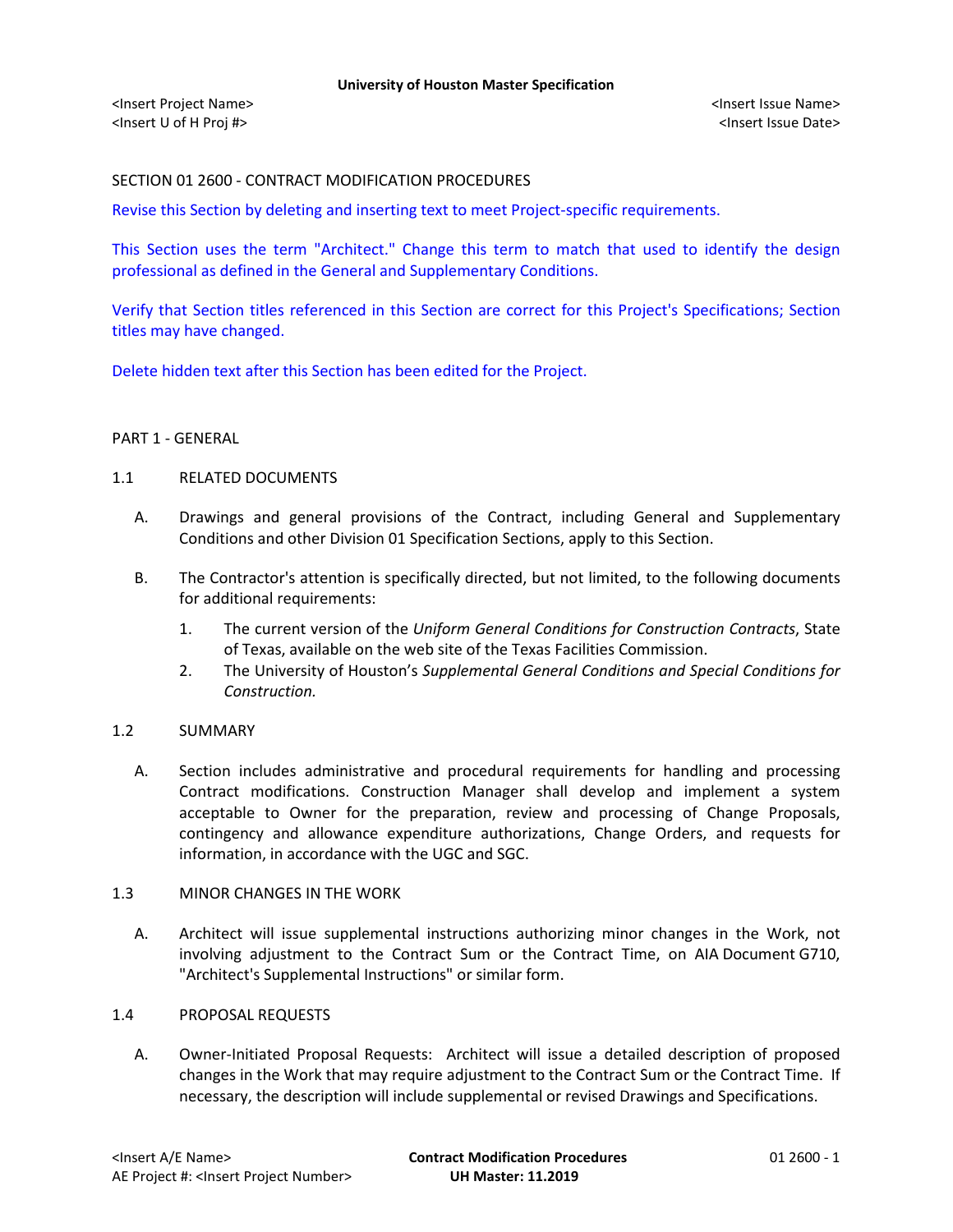Always retain first subparagraph below. Only a Change Order or a Construction Change Directive authorizes Contractor to proceed with a proposed change.

1. Work Change Proposal Requests issued by Architect are not instructions either to stop work in progress or to execute the proposed change.

Revise 20-day time period in subparagraph below to suit Project; suggested 20-day time period may be too long for many projects.

- 2. Within time specified in Proposal Request or 14 days, when not otherwise specified, after receipt of Proposal Request, submit a quotation estimating cost adjustments to the Contract Sum and the Contract Time necessary to execute the change.
	- a. Include a list of quantities of products required or eliminated and unit costs, with total amount of purchases and credits to be made. If requested, furnish survey data to substantiate quantities.
	- b. Indicate applicable taxes, delivery charges, equipment rental, and amounts of trade discounts.
	- c. Include costs of labor and supervision directly attributable to the change.
	- d. Include an updated Contractor's construction schedule that indicates the effect of the change, including, but not limited to, changes in activity duration, start and finish times, and activity relationship. Use available total float before requesting an extension of the Contract Time.
	- e. Quotation Form: Use forms provided by Owner. Sample copies are included in the Owner's *Supplementary General Conditions for Construction*.
- B. Contractor-Initiated Proposals: If latent or changed conditions require modifications to the Contract, Contractor may initiate a claim by submitting a request for a change to Architect.
	- 1. Include a statement outlining reasons for the change and the effect of the change on the Work. Provide a complete description of the proposed change. Indicate the effect of the proposed change on the Contract Sum and the Contract Time.
	- 2. Include a list of quantities of products required or eliminated and unit costs, with total amount of purchases and credits to be made. If requested, furnish survey data to substantiate quantities.
	- 3. Indicate applicable delivery charges, equipment rental, and amounts of trade discounts.
	- 4. Include costs of labor and supervision directly attributable to the change.
	- 5. Include an updated Contractor's construction schedule that indicates the effect of the change, including, but not limited to, changes in activity duration, start and finish times, and activity relationship. Use available total float before requesting an extension of the Contract Time.
	- 6. Comply with requirements in Section 01 2500 "Substitution Procedures" if the proposed change requires substitution of one product or system for product or system specified.
	- 7. Proposal Request Form: Use form provided by Owner. Sample copy is included in the Owner's *Supplementary General Conditions for Construction*.